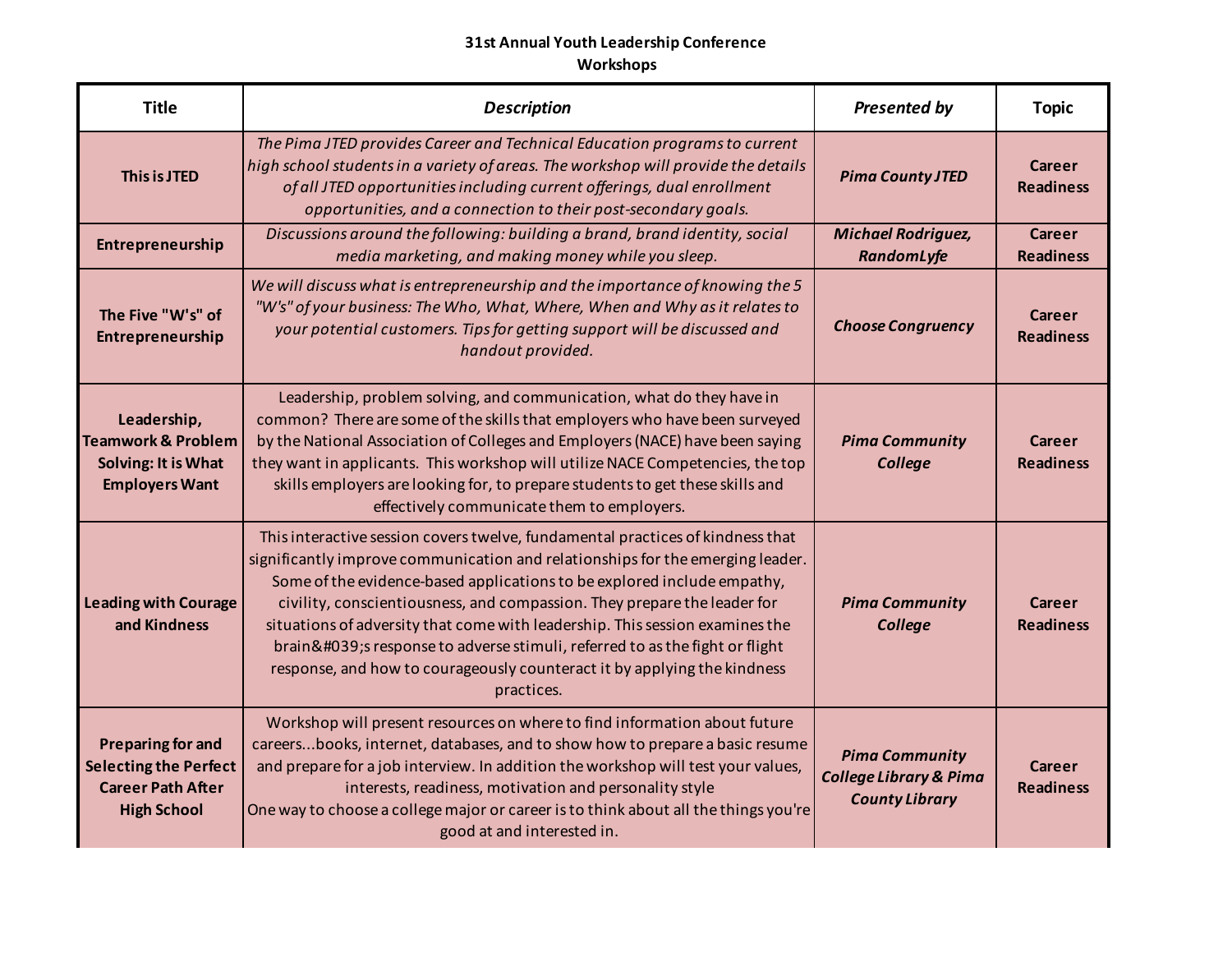| <b>Find Your Purpose In</b><br><b>Your Journey to</b><br><b>Greatness-What It</b><br><b>Means to Be College</b><br>Ready | This workshop will be an interactive journey for students grades 9-12. Students<br>will learn how to find their personal purpose prior to graduation. Having good<br>grades is just a part of the journey; now what? How does one balance work,<br>family, school, and college?? Students will hopefully leave this workshop<br>feeling inspired and motivated to be finish out their school year strong with a<br>true purpose of who they are and what they want to do next!                                                         | <b>Sunnside Unified School</b><br><b>District</b>                          | <b>College Access</b> |
|--------------------------------------------------------------------------------------------------------------------------|----------------------------------------------------------------------------------------------------------------------------------------------------------------------------------------------------------------------------------------------------------------------------------------------------------------------------------------------------------------------------------------------------------------------------------------------------------------------------------------------------------------------------------------|----------------------------------------------------------------------------|-----------------------|
| <b>Understanding FAFSA</b>                                                                                               | This workshop will go over who is eligible for FAFSA, how to apply, what<br>someone could be eligible for, how the funds are disbursed, and what the funds<br>should be used for.                                                                                                                                                                                                                                                                                                                                                      | Metropolitan<br><b>Education Commisson</b>                                 | <b>College Access</b> |
| Let's Make it to the<br><b>End with Starting Out</b><br>Right!                                                           | In this session we will actively explore what success skills students already have<br>in their tool box before they start college. Participants will learn how to<br>maximize on their own strengths and prepare for the areas they believe will be a<br>challenge. We will also discuss the differences between high school and college<br>and how exciting it can be to be responsible for their own college success!                                                                                                                | <b>Pima Community</b><br>College                                           | <b>College Access</b> |
| <b>Arizona Admissions</b><br>and Paying for College                                                                      | Representatives from the University of Arizona will share how to ace your<br>application, benefits of an Arizona education, and how to pay for college! You'll<br>hear about the basics, like what courses you need, and the ways you can<br>maximize your scholarship potential and have a chance to ask an expert any<br>questions you have. Join us to learn how Arizona can take your leadership to the<br>next level, and how a world-class college education can be an affordable and<br>attainable option in your own backyard. | <b>University of Arizona</b>                                               | <b>College Access</b> |
| <b>Pima Community</b><br><b>College-Dual</b><br><b>Enrollment and how</b><br>to Pay for College                          | Dual Enrollment offers qualified students, the opportunity to earn college credit<br>while still in high school. Students have the opportunity to earn credit toward<br>both a high school diploma and college certificate or degree, reducing the cost<br>and the time it takes to obtain a college degree.                                                                                                                                                                                                                           | <b>Pima Community</b><br>College                                           | <b>College Access</b> |
| <b>Soaring Toward Your</b><br><b>Potential via College</b><br>Preparation                                                | This workshop will engage students in a hands-on activity and active discussion<br>about reaching their potential and college preparation. Students will be able to<br>consider their own goals and how they relate to college. Students will leave<br>ready to soar with a better understanding of factors impacting college<br>admission.                                                                                                                                                                                            | <b>University of Arizona -</b><br><b>Early Academic</b><br><b>Outreach</b> | <b>College Access</b> |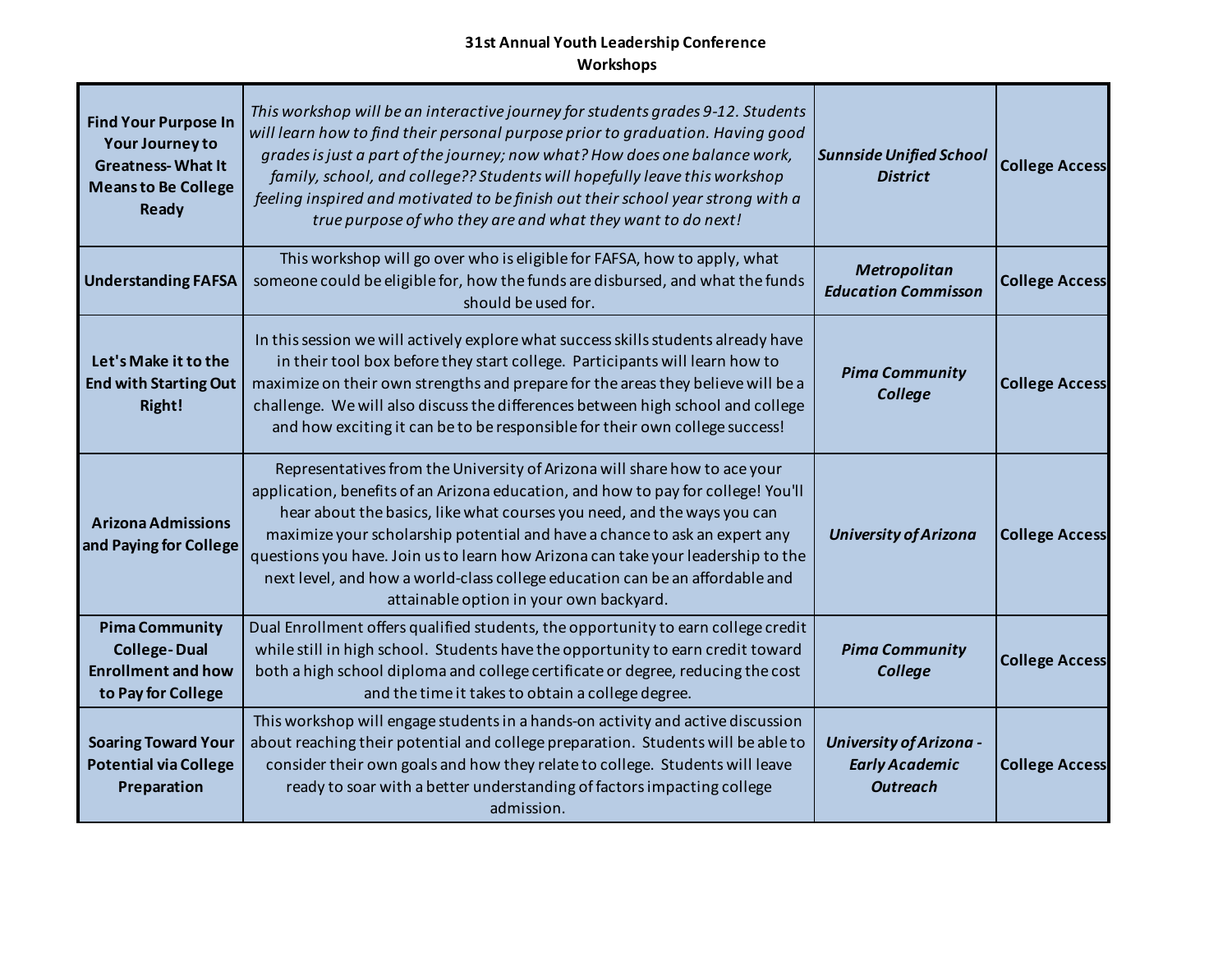| <b>Volunteering 101:</b><br><b>Everything You Must</b><br><b>Know</b>                          | Are you curious about volunteering but don't know how to start or what's<br>involved? This workshop is great for you! In this workshop you will learn:<br>- Benefits of Volunteering<br>- How to find a cause that you are passionate about.<br>- How to reach out to community organization leaders.<br>- How to build relationships with community leaders who share your passion.<br>- How to develop leadership skills through Volunteering.<br>- Basics of Fundraising.<br>- Volunteer opportunities for youth in Tucson | <b>Pima Community</b><br>College                                                     | <b>Community</b><br><b>Engagement &amp;</b><br>Advocacy        |
|------------------------------------------------------------------------------------------------|-------------------------------------------------------------------------------------------------------------------------------------------------------------------------------------------------------------------------------------------------------------------------------------------------------------------------------------------------------------------------------------------------------------------------------------------------------------------------------------------------------------------------------|--------------------------------------------------------------------------------------|----------------------------------------------------------------|
| Justice through<br><b>Service Work</b>                                                         | The presentation will describe short and long term solutions and approaches<br>that address injustices. The solutions center on ways youth can get involved to<br>serve the needs of the community.                                                                                                                                                                                                                                                                                                                           | Jessikah Eller, Salpointe<br><b>Catholic High School</b>                             | <b>Community</b><br><b>Engagement &amp;</b><br>Advocacy        |
| <b>How Politics Works -</b><br><b>From a Student</b><br>Perspective                            | Learn how local, state, and federal policy works and how to get involved with<br>Joshua Ashton, an 18-year-old community college student and candidate for the<br>Vail School Board.                                                                                                                                                                                                                                                                                                                                          | <b>Joshua Ashton</b>                                                                 | <b>Community</b><br><b>Engagement &amp;</b><br>Advocacy        |
| <b>Operation: Student</b><br><b>Civic Engagement</b>                                           | The MEC's Youth Advisory Council will present on the importance of learning<br>how local government functions, how to get involved, and student voter<br>registration.                                                                                                                                                                                                                                                                                                                                                        | <b>Metropolitan</b><br><b>Education Commisson -</b><br><b>Youth Advisory Council</b> | <b>Community</b><br><b>Engagement &amp;</b><br><b>Advocacy</b> |
| Latinx<br><b>Empowerment:</b><br><b>Navigating Higher</b><br><b>Education</b>                  | The purpose of the workshop is to enhance students' knowledge on navigating<br>higher education while promoting their leadership skills.                                                                                                                                                                                                                                                                                                                                                                                      | <b>TUSD Mexican</b><br><b>American Student</b><br><b>Services</b>                    | <b>Community</b><br><b>Engagement &amp;</b><br>Advocacy        |
| <b>How To Be Kind</b><br><b>Online: Stop Haters</b><br>and Empower Your<br><b>Twitterverse</b> | Through this workshop, participants will learn how to use social media as a tool<br>for self-empowerment and also as a means to create a positive space for<br>themselves. Utilizing, hashtags and positive subgroups participants will learn<br>how following specific people and trends can create a meaningful social<br>experience.                                                                                                                                                                                       | <b>Pima Community</b><br><b>College Library</b>                                      | <b>Personal</b><br>Wellbeing                                   |
| "In Their Shoes"<br>Kaity's Way                                                                | The attendees of this workshop will walk in the shoes of a victim of teen dating<br>abuse with the "In Their Shoes" activity. Through this activity they will learn how<br>an abusive relationship can affect their social and emotional well-being and<br>understand what choices they may or may not have had. After the activity we<br>will debrief and time permitting discuss the elements of a healthy relationship.                                                                                                    | <b>Kaity's Way</b>                                                                   | Personal<br>Wellbeing                                          |